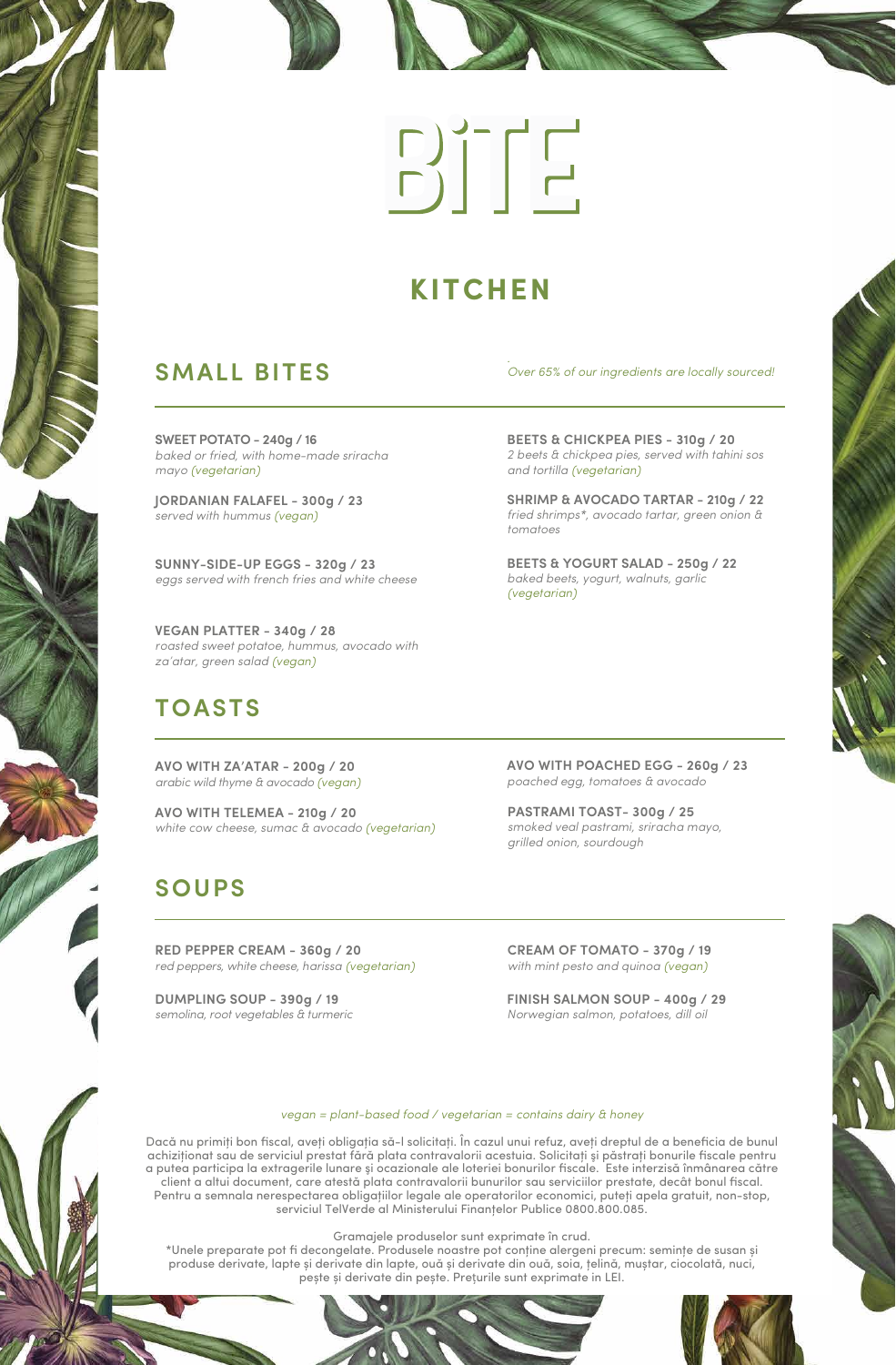### **MAIN**



**SWEET BITES**

### **SAUCE & EXTRA**

**GREEN TAHINI - 30g / 6**

**SRIRACHA MAYO - 30g / 6**

**PLUM KETCHUP - 30g / 6** 

**MAYO - 30g / 6**

### **WINE**

**BAR**

Toate produsele noastre sunt homemade, in adevaratul sens al cuvantului. Folosim ingredient proaspete, de sezon, si in mare parte locale. Painea noastra este crescuta cu maia, iar sosurile, dulceturile si deserturile sunt facute in bucataria noastra. Facem tot posibilul sa lucram cu surse sustenabile si producatori mici.







**QUINOA SALAD - 300g / 25** *avocado, white cheese, sweet potatoe, quinoa, lettuce, spinach, walnuts (vegetarian)* 

> **SHRIMP SALAD - 400g / 38** *baked sweet potatoe, cauliflower, spinach, tomatoes, tahini and parsley sauce, shrimps\**

**CHICKEN BREAST - 350g / 36** *with sumac and onion, served with broccoli & couscous*

**THAI STEW - 300g / 38** *with chicken or vegetables in creamy green curry and rice (vegetarian option)*

**MUSHROOM SHEPARD'S PIE - 350g / 34** *with celery, carrots, potatoes, tomato sauce, and yellow cheese (vegetarian)*

**NORWEGIAN SALMON - 370g / 39** *with soy & honey marinade, served with beets salad and cauliflower*

**LAMB SHANK - 400g / 40** *Romanian lamb shank braised in white wine, with green beans & onion chutney*

> *Nothing frozen, all home-made with local & natural ingredients.*

### **BURGERS**

**BEEF - 410g / 39** *beef, yellow cheese, onions, tomatoes, pickles, served with sriracha mayo*

**HALLOUMI - 410g / 38** *halloumi, plum ketchup, onions, grilled zucchini and red pepper (vegetarian)*

*Served with sauce and fresh fries. Sweet potatoes are an option (+4 lei).*

**SPINACH QUICHE - 350g / 30** *with ricotta, lettuce with apple cider vinegar (vegetarian)*

**CHICKEN MEATBALLS - 310g / 37** *minced chicken, pankom lettuce, zucchini & yogurt sauce*

### **WINE BY THE GLASS**

**BUBBLY**

*Bendis Spumant Rosé - Recaș, Petro Vaselo, România - sec 150ml / 20 Vaporetto Prosecco DOC - Veneto, Italia - sec 150ml / 20*

**WHITE** *Alb de Petro Vaselo (Chardonnay & Riesling), Banat, Petro Vaselo, România - sec 150ml / 18 Cros-Pujol (Sauvignon Blanc & Muscat), Franta - sec 150ml / 20*

**ROSÉ**

*Rose de Petro Vaselo (Pinot Noir), Recaș, Petro Vaselo, România - sec 150ml / 18*

**RED**



*Roșu de Petro Vaselo (Cabernet Sauvignon), Banat, Petro Vaselo, România - sec 150ml / 18 Asconi (Malbec), Republica Moldova - sec 150ml / 20*





**VEAL PASTRAMI WITH HUMMUS - 310g / 35** *smoked pastrami, hummus, beets salad, tortilla and parsley pesto*

> **VEAL SCHNITZEL - 350g / 38** *breaded in panko, served with roasted potatoes and salad*

**TUNISIAN HARISSA - 25g / 6**

**CARDAMON CHEESECAKE WITH SEASONAL JAM - 180g / 21**

**CHOCOLATE CAKE WITH IRANIAN PISTACHIO - 110g / 22**

**CARROT CAKE WITH MASCARPONE AND CARROT-CARAWAY JAM - 190g / 22**

**SEMOLINA AND PISTACHIO CAKE - 180g / 21**

**BUBBLY**

*Bendis Spumant Rosé - Recaș, Petro Vaselo, România - sec 750ml / 79 Vaporetto Prosecco DOC - Veneto, Italia - sec 750ml / 79*

## **WHITE**

*Alb de Petro Vaselo (Chardonnay & Riesling), Banat, Petro Vaselo, România - sec 750ml / 79 Theresia (Riesling), Crișana, România - sec 750ml / 79 Cros-Pujol (Sauvignon Blanc & Muscat), Franta - sec 750ml / 95 Bauer (Sauvignonasse), Oltenia, România - sec 750ml / 108 Aurelia Visinescu Anima (Chardonnay Baricat), Muntenia, România - sec 750ml / 120*

**ROSÉ**

*Rose de Petro Vaselo (Pinot Noir), Recaș, Petro Vaselo, România - sec 750ml / 79 Bauer (Negru de Drăgășani), Oltenia, România - sec 750ml / 108*

**RED**

*Roșu de Petro Vaselo (Cabernet Sauvignon), Banat, Petro Vaselo, România - sec 750ml / 79 Asconi (Malbec), Republica Moldova - sec 750ml / 89 Corcova (Cupaj), Oltenia, România - sec 750ml / 89 Aurelia Visinescu Anima (Syrah), Muntenia, România - sec 750ml / 135*